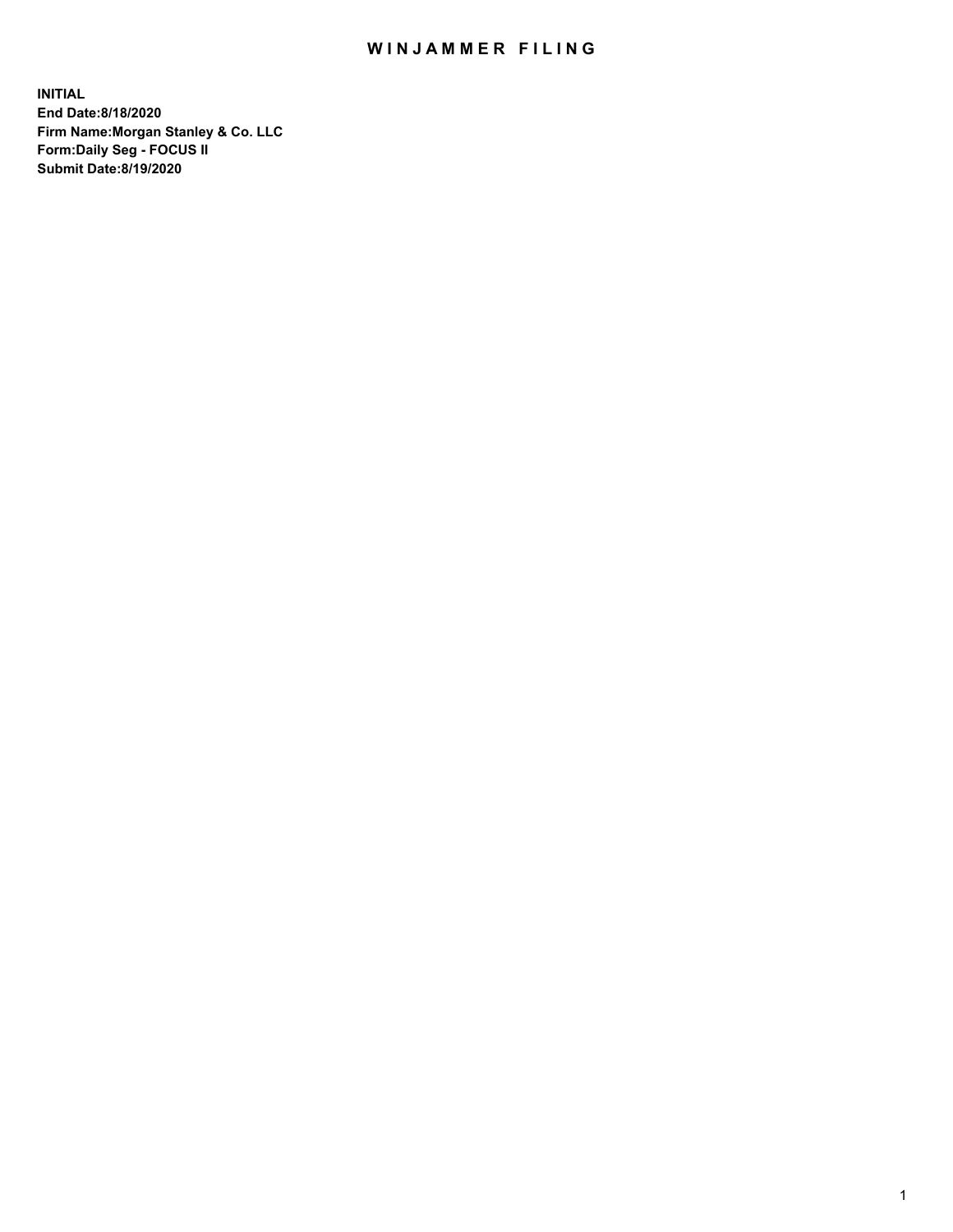**INITIAL End Date:8/18/2020 Firm Name:Morgan Stanley & Co. LLC Form:Daily Seg - FOCUS II Submit Date:8/19/2020 Daily Segregation - Cover Page**

| Name of Company                                                                                                                                                                                                                                                                                                               | Morgan Stanley & Co. LLC                               |
|-------------------------------------------------------------------------------------------------------------------------------------------------------------------------------------------------------------------------------------------------------------------------------------------------------------------------------|--------------------------------------------------------|
| <b>Contact Name</b>                                                                                                                                                                                                                                                                                                           | <b>Ikram Shah</b>                                      |
| <b>Contact Phone Number</b>                                                                                                                                                                                                                                                                                                   | 212-276-0963                                           |
| <b>Contact Email Address</b>                                                                                                                                                                                                                                                                                                  | Ikram.shah@morganstanley.com                           |
| FCM's Customer Segregated Funds Residual Interest Target (choose one):<br>a. Minimum dollar amount: ; or<br>b. Minimum percentage of customer segregated funds required:% ; or<br>c. Dollar amount range between: and; or<br>d. Percentage range of customer segregated funds required between:% and%.                        | 235,000,000<br><u>0</u><br><u>00</u><br>0 <sup>0</sup> |
| FCM's Customer Secured Amount Funds Residual Interest Target (choose one):<br>a. Minimum dollar amount: ; or<br>b. Minimum percentage of customer secured funds required:%; or<br>c. Dollar amount range between: and; or<br>d. Percentage range of customer secured funds required between:% and%.                           | 140,000,000<br><u>0</u><br><u>00</u><br>0 <sub>0</sub> |
| FCM's Cleared Swaps Customer Collateral Residual Interest Target (choose one):<br>a. Minimum dollar amount: ; or<br>b. Minimum percentage of cleared swaps customer collateral required:%; or<br>c. Dollar amount range between: and; or<br>d. Percentage range of cleared swaps customer collateral required between:% and%. | 92,000,000<br><u>0</u><br>0 Q<br>00                    |

Attach supporting documents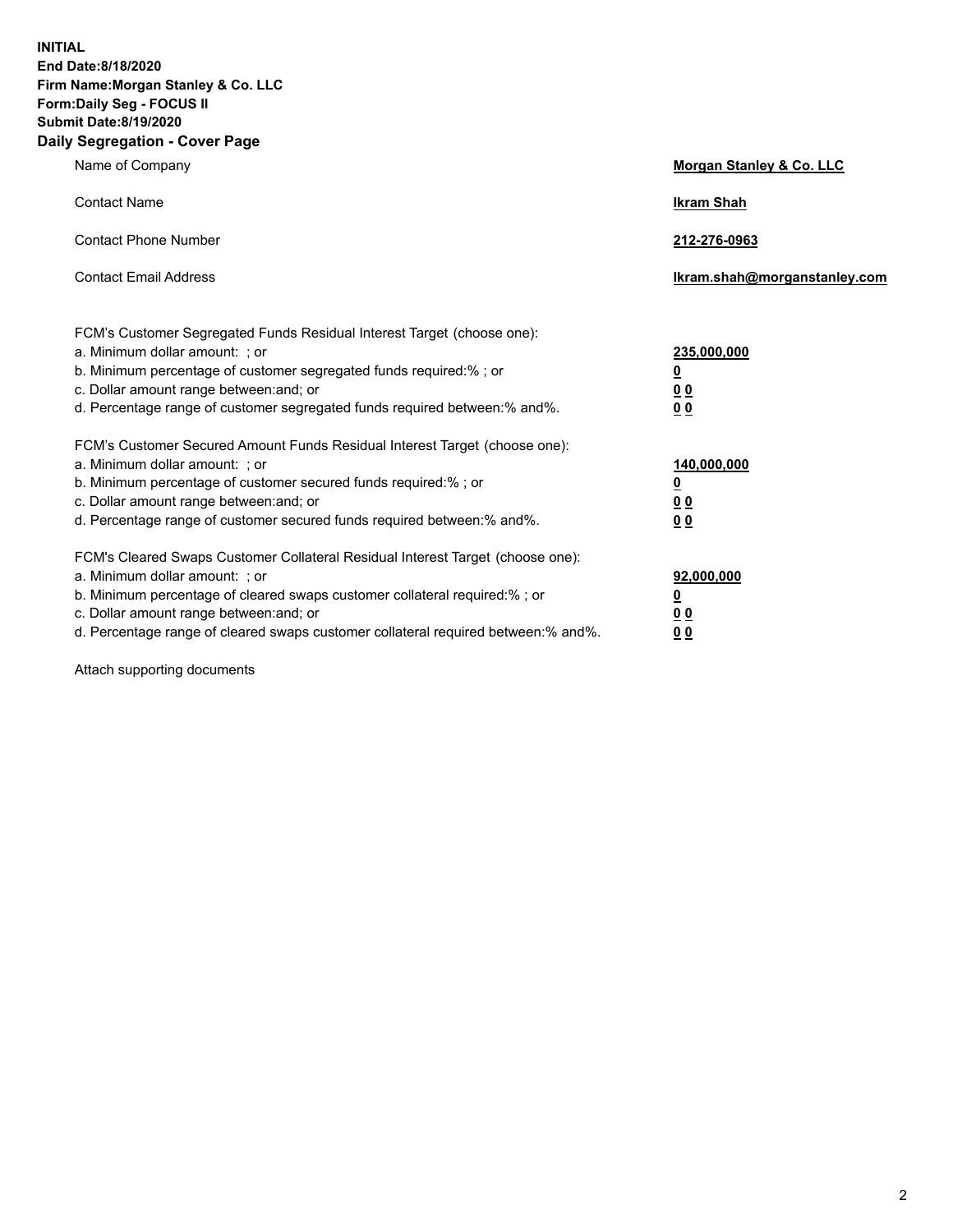## **INITIAL End Date:8/18/2020 Firm Name:Morgan Stanley & Co. LLC Form:Daily Seg - FOCUS II Submit Date:8/19/2020 Daily Segregation - Secured Amounts** Foreign Futures and Foreign Options Secured Amounts Amount required to be set aside pursuant to law, rule or regulation of a foreign government or a rule of a self-regulatory organization authorized thereunder **0** [7305] 1. Net ledger balance - Foreign Futures and Foreign Option Trading - All Customers A. Cash **4,109,117,746** [7315] B. Securities (at market) **3,008,140,391** [7317] 2. Net unrealized profit (loss) in open futures contracts traded on a foreign board of trade **861,967,571** [7325] 3. Exchange traded options a. Market value of open option contracts purchased on a foreign board of trade **13,085,846** [7335] b. Market value of open contracts granted (sold) on a foreign board of trade **-18,388,376** [7337] 4. Net equity (deficit) (add lines 1. 2. and 3.) **7,973,923,178** [7345] 5. Account liquidating to a deficit and account with a debit balances - gross amount **64,720,027** [7351] Less: amount offset by customer owned securities **-62,436,014** [7352] **2,284,013** [7354] 6. Amount required to be set aside as the secured amount - Net Liquidating Equity Method (add lines 4 and 5) **7,976,207,191** [7355] 7. Greater of amount required to be set aside pursuant to foreign jurisdiction (above) or line 6. **7,976,207,191** [7360] FUNDS DEPOSITED IN SEPARATE REGULATION 30.7 ACCOUNTS 1. Cash in banks A. Banks located in the United States **315,356,118** [7500] B. Other banks qualified under Regulation 30.7 **696,296,226** [7520] **1,011,652,344** [7530] 2. Securities A. In safekeeping with banks located in the United States **600,703,791** [7540] B. In safekeeping with other banks qualified under Regulation 30.7 **0** [7560] **600,703,791** [7570] 3. Equities with registered futures commission merchants A. Cash **23,845,884** [7580] B. Securities **0** [7590] C. Unrealized gain (loss) on open futures contracts **6,107,076** [7600] D. Value of long option contracts **0** [7610] E. Value of short option contracts **0** [7615] **29,952,960** [7620] 4. Amounts held by clearing organizations of foreign boards of trade A. Cash **0** [7640] B. Securities **0** [7650] C. Amount due to (from) clearing organization - daily variation **0** [7660] D. Value of long option contracts **0** [7670] E. Value of short option contracts **0** [7675] **0** [7680] 5. Amounts held by members of foreign boards of trade A. Cash **3,291,697,216** [7700] B. Securities **2,407,436,600** [7710] C. Unrealized gain (loss) on open futures contracts **855,860,495** [7720] D. Value of long option contracts **13,085,846** [7730] E. Value of short option contracts **-18,388,376** [7735] **6,549,691,781** [7740] 6. Amounts with other depositories designated by a foreign board of trade **0** [7760] 7. Segregated funds on hand **0** [7765] 8. Total funds in separate section 30.7 accounts **8,192,000,876** [7770] 9. Excess (deficiency) Set Aside for Secured Amount (subtract line 7 Secured Statement **215,793,685** [7380]

10. Management Target Amount for Excess funds in separate section 30.7 accounts **140,000,000** [7780]

Page 1 from Line 8)

11. Excess (deficiency) funds in separate 30.7 accounts over (under) Management Target **75,793,685** [7785]

3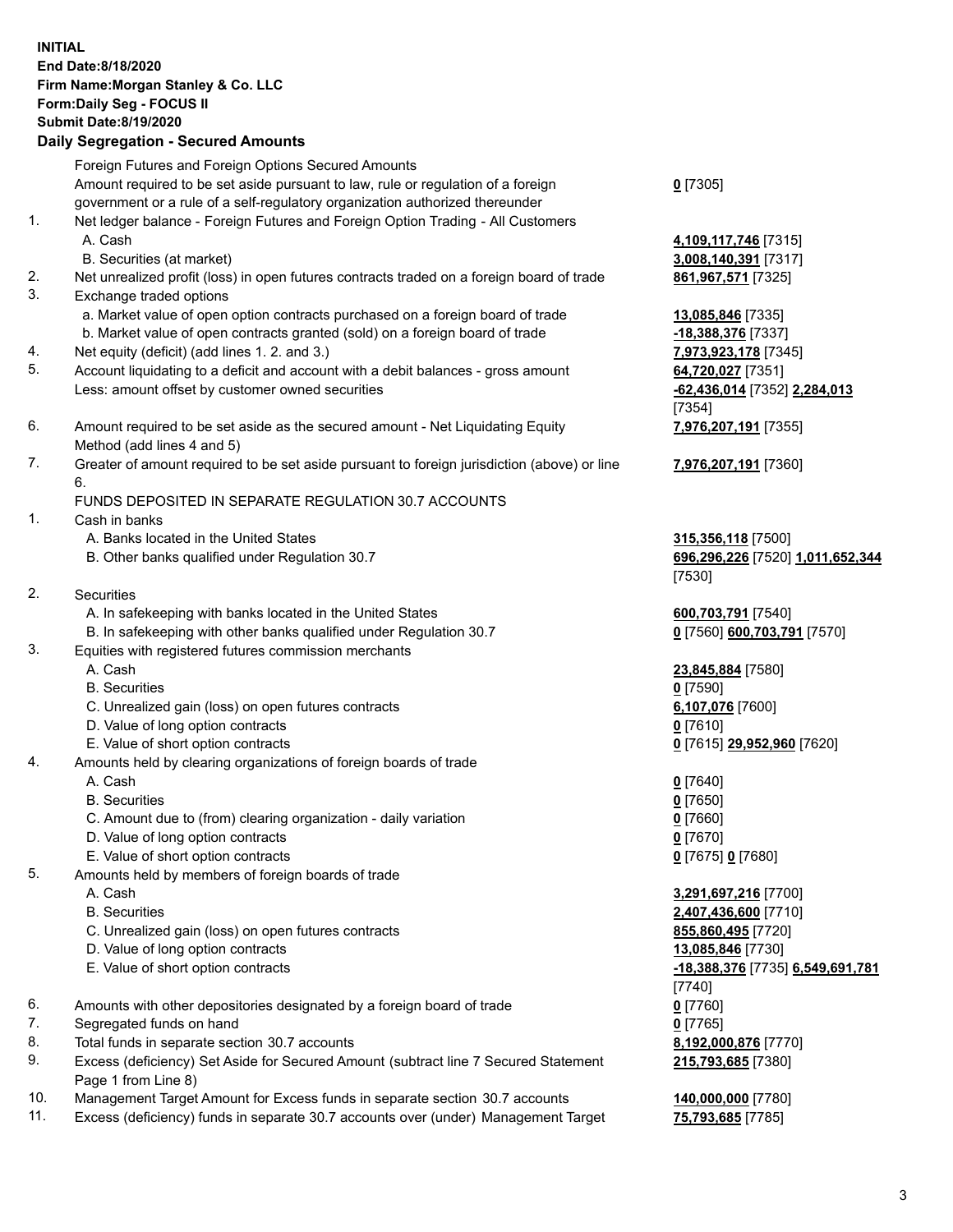**INITIAL End Date:8/18/2020 Firm Name:Morgan Stanley & Co. LLC Form:Daily Seg - FOCUS II Submit Date:8/19/2020 Daily Segregation - Segregation Statement** SEGREGATION REQUIREMENTS(Section 4d(2) of the CEAct) 1. Net ledger balance A. Cash **14,211,876,445** [7010] B. Securities (at market) **8,844,953,851** [7020] 2. Net unrealized profit (loss) in open futures contracts traded on a contract market **3,617,420,981** [7030] 3. Exchange traded options A. Add market value of open option contracts purchased on a contract market **550,996,544** [7032] B. Deduct market value of open option contracts granted (sold) on a contract market **-465,719,517** [7033] 4. Net equity (deficit) (add lines 1, 2 and 3) **26,759,528,304** [7040] 5. Accounts liquidating to a deficit and accounts with debit balances - gross amount **102,871,725** [7045] Less: amount offset by customer securities **-101,028,943** [7047] **1,842,782** [7050] 6. Amount required to be segregated (add lines 4 and 5) **26,761,371,086** [7060] FUNDS IN SEGREGATED ACCOUNTS 7. Deposited in segregated funds bank accounts A. Cash **4,701,688,812** [7070] B. Securities representing investments of customers' funds (at market) **0** [7080] C. Securities held for particular customers or option customers in lieu of cash (at market) **1,077,329,377** [7090] 8. Margins on deposit with derivatives clearing organizations of contract markets A. Cash **13,431,345,714** [7100] B. Securities representing investments of customers' funds (at market) **0** [7110] C. Securities held for particular customers or option customers in lieu of cash (at market) **7,767,624,474** [7120] 9. Net settlement from (to) derivatives clearing organizations of contract markets **63,703,908** [7130] 10. Exchange traded options A. Value of open long option contracts **550,996,544** [7132] B. Value of open short option contracts **and the set of our or the set of our or the set of our or the set of our or the set of our or the set of our or the set of our or the set of our or the set of our or the set of our** 11. Net equities with other FCMs A. Net liquidating equity **17,434,875** [7140] B. Securities representing investments of customers' funds (at market) **0** [7160] C. Securities held for particular customers or option customers in lieu of cash (at market) **0** [7170] 12. Segregated funds on hand **0** [7150] 13. Total amount in segregation (add lines 7 through 12) **27,144,404,187** [7180] 14. Excess (deficiency) funds in segregation (subtract line 6 from line 13) **383,033,101** [7190] 15. Management Target Amount for Excess funds in segregation **235,000,000** [7194]

- 16. Excess (deficiency) funds in segregation over (under) Management Target Amount
	- Excess

**148,033,101** [7198]